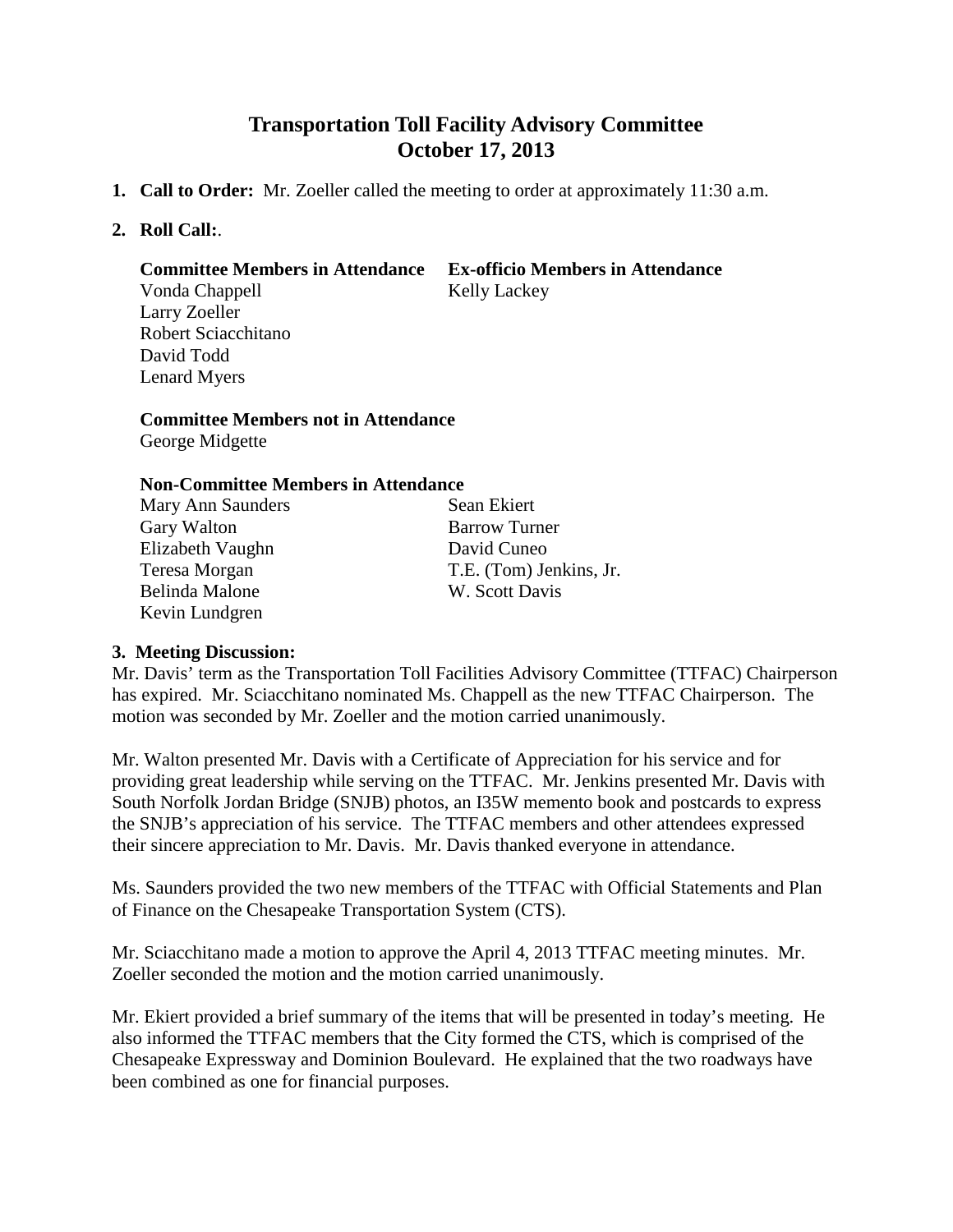Mr. Cuneo gave a presentation on the Chesapeake Expressway Traffic and Revenue Monitoring.

- Chesapeake Expressway Background
	- o Mr. Cuneo noted that the Chesapeake Expressway opened to traffic in May 2001 and in October 2010 the Chesapeake Transportation System was formed, which includes the Chesapeake Expressway.
	- o Mr. Cuneo noted that a new toll schedule was implemented in May 2011, which included higher peak weekend rates.
	- o Mr. Cuneo noted that toll revenue bonds for the CTS were issued in November 2012.
- Annual Traffic and Revenue
	- o Mr. Cuneo noted that the toll increase implemented in 2011 provided a jump in Chesapeake Expressway revenue.
- Monthly Traffic and Revenue: FY 12-13 vs. 11-12
	- o Mr. Cuneo noted that traffic and revenue both decreased in FY 12-13, with the revenues about 2% below forecast.
- Early Comparisons: FY 12-13 vs. 13-14
	- o Mr. Cuneo noted that year over year traffic and revenue is flat, but with monthly variations.
	- o Mr. Walton noted that traffic continued to trend at a high volume through September. He also stated that he has seen a reversal in that trend in October, which may be contributed to the government shutdown.
- Expressway and Battlefield Weekday Corridor Analysis
	- o Mr. Cuneo noted that total corridor traffic was up, but Expressway weekday traffic share was down in FY 12-13 indicating a minor increase in diversion.
	- o Mr. Davis asked how staff was able to determine if traffic was going around the toll or just simply doing business on Battlefield Boulevard. Mr. Cuneo stated that they cannot be sure. He can only compare Battlefield Boulevard traffic to Chesapeake Expressway traffic. Mr. Walton added that the permanent count station is stationed at the end of Toll Plaza Road, which allows for a good comparison. This particular area is sparse of commercial businesses.
	- o Mr. Sciacchitano asked why there is a decrease in traffic in September. Mr. Cuneo and Mr. Walton explained that this was due to tourism.
- Expressway and Battlefield Weekend Corridor Analysis
	- o Mr. Cuneo noted that year over year traffic and traffic share varied by month.
- Types of Vehicles
	- o Mr. Cuneo noted that there is a slight increase in share of trucks.
- Yearly Share of Transactions by Payment Type
	- o Mr. Cuneo noted that there is an increase in discounted transactions. Mr. Zoeller stated that the increase in higher discounted transactions could have contributed to the decrease in revenue year to year.
- Share of Revenue by Day Type
	- o Mr. Cuneo noted that peak summer weekends continue to provide a large share of revenue.
- Peak Season Traffic and Revenue
	- o Mr. Cuneo noted that the effectiveness of peak summer weekend toll rates continues.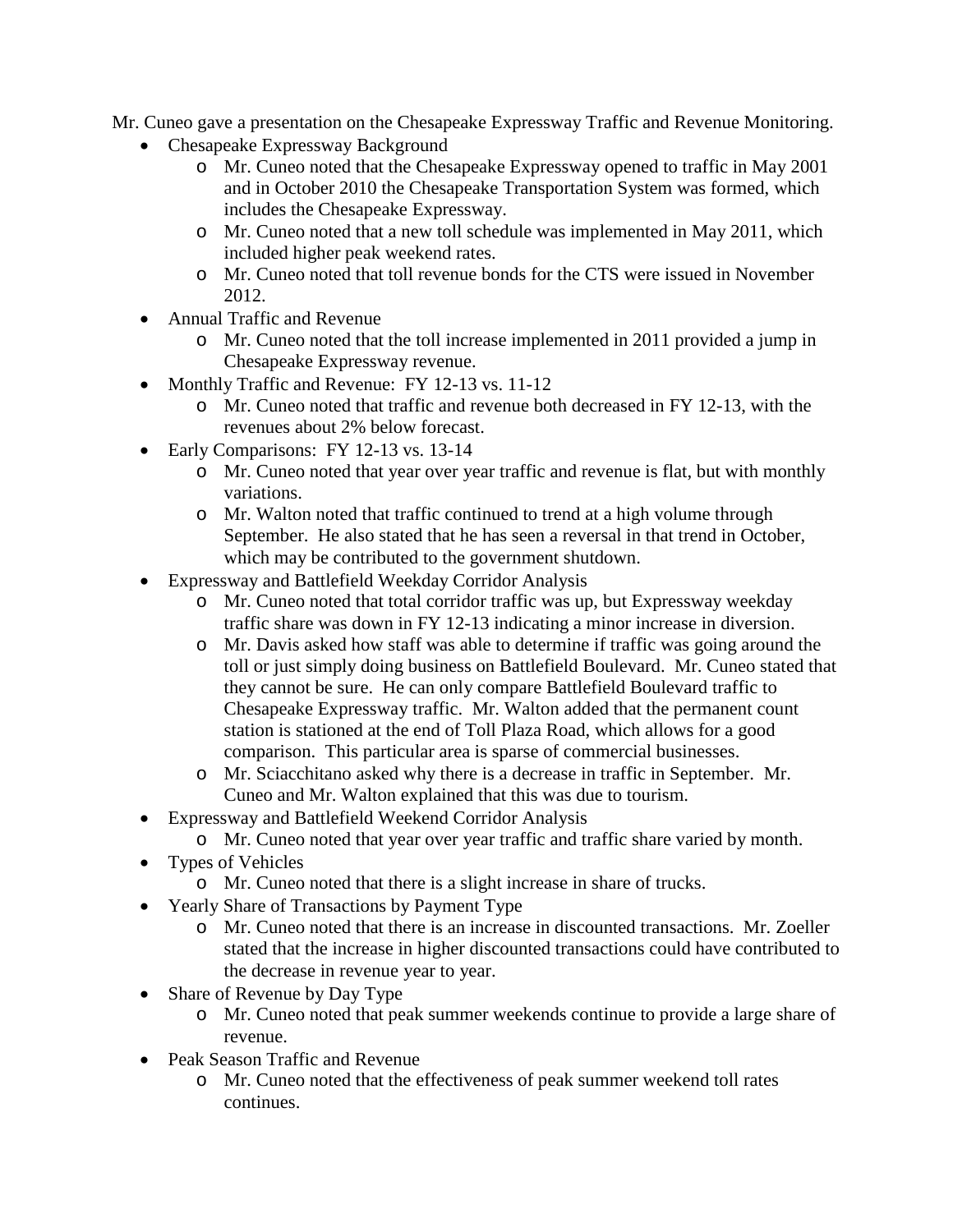- Chesapeake Expressway Actual and Projected Revenue
	- o Mr. Cuneo noted that the CTS plan of finance includes continued growth of projected revenue.
	- o Mr. Zoeller asked why we are seeing this decrease in the projections. Mr. Cuneo explained that there is another toll increase scheduled in 2016. He also pointed out that the traffic signals that were recently added on Battlefield Boulevard will also increase the time savings for people whom choose to use the Chesapeake Expressway.
	- o Mr. Sciacchitano asked if the City is budgeting for more frequent maintenance costs on Battlefield Boulevard considering the added traffic by those who appear to be escaping the toll, along with the local traffic. He also asked how the continued increase in toll rates on the Chesapeake Expressway will affect the Level of Service (LOS) on Battlefield Boulevard and if these toll rates will help pay for the more frequent maintenance of Battlefield Blvd., if appropriate. Mr. Walton explained that City Staff is now able to obtain good data on Battlefield Boulevard traffic with the addition of the permanent traffic count stations, which will allow the City to better evaluate the traffic demands and LOS. Ms. Saunders explained that the City is able to obtain funds from the State to help maintain roadways.
	- o Mr. Zoeller asked about the Dominion Boulevard Project. He specifically wanted to know how new tolls on Dominion Boulevard would impact traffic diversion and will the Chesapeake Expressway be affected. Mr. Cuneo explained that the impact of implementing tolls on Dominion Boulevard and it affecting the Chesapeake Expressway was considered, but Dominion Boulevard is not expected to have a significant impact on the Chesapeake Expressway.
- CTS Projected Revenue and Requirements
	- o Mr. Ekiert described how the reserves would be used to meet payment obligations or unexpected issues and/or repairs. An expectation has been built into the finance plan to use Chesapeake Expressway revenue to build cash reserves necessary to support the CTS financial position. They will continue to monitor the situation closely in order to make a determination to increase the tolls to accommodate the requirements if necessary. The Chesapeake Expressway Discount Program Membership fees may be considered for an increase if necessary. Mr. Zoeller asked if we have dipped into the reserve yet. Mr. Ekiert informed the members that it has not been necessary at this point. Mr. Ekiert also informed the members that we would have to see a huge shortfall to pull from the reserves prior to the completion of Dominion Boulevard Construction. Mr. Zoeller stated that he was not concerned about now, but he is concerned about 2019 and 2020. Mr. Ekiert explained that not all of the money borrowed for contingencies must be spent. There is a chance that we will not spend the full amount on the Dominion Boulevard Project. If the contingency money is not spent, then the full amount of debt authorized for the project will not be incurred and future debt service will be lower than projected. If revenue is a little behind schedule and the debt service is lower than scheduled, we may not need to adjust tolls. Any surplus we have after the requirements is put towards the VTIB, but is not required. Mr. Zoeller asked where we are in obtaining the other locations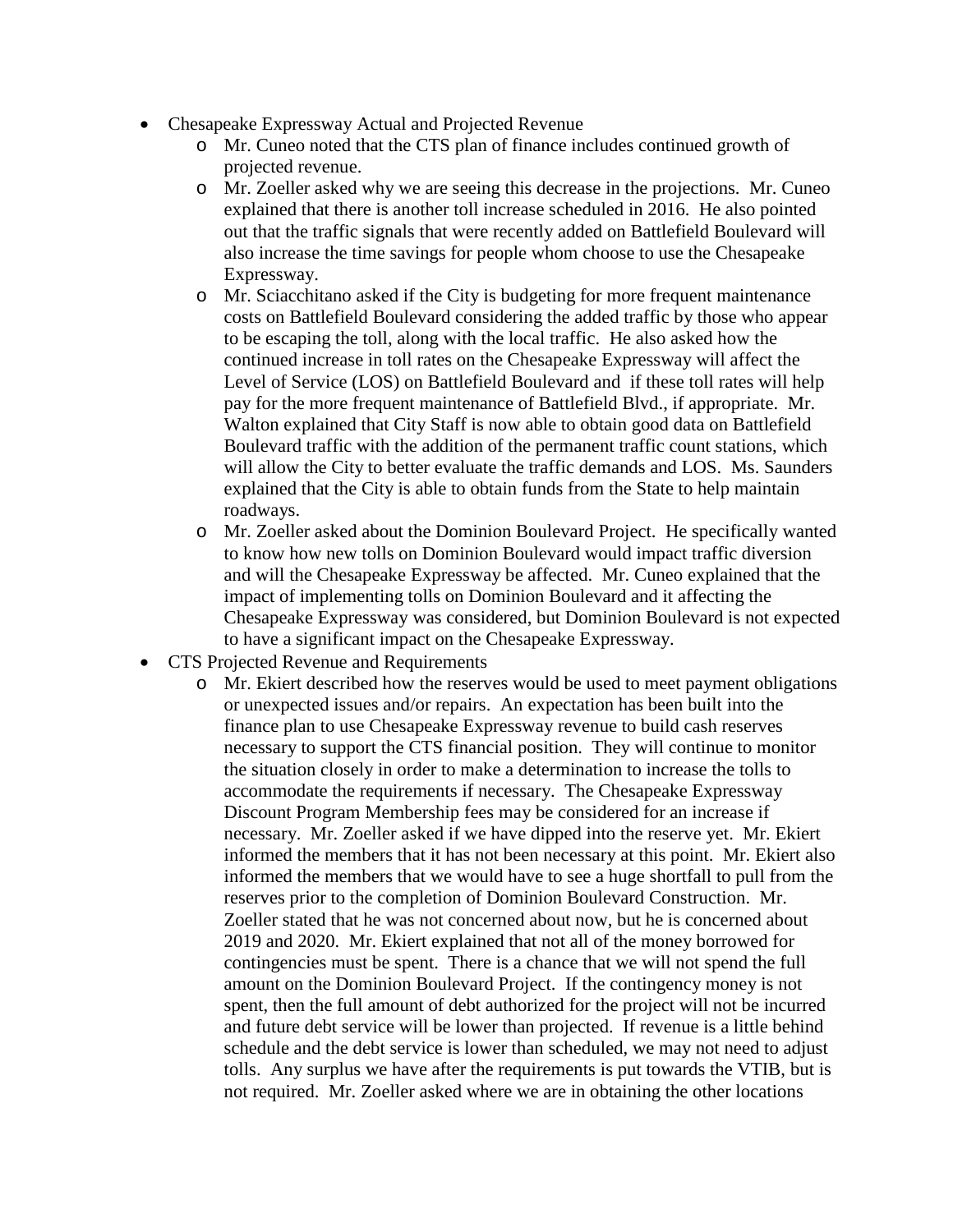needed for Dominion Boulevard project. Ms. Lackey stated that there are currently 30 cases, but they are moving at a steady pace. Mr. Zoeller stated that he was concerned about how this would affect the financing with these cases pending.

- Chesapeake Expressway Toll Rate Schedule
	- o Mr. Cuneo noted that the next scheduled toll increase is in 2016.
	- o Mr. Eikert mentioned that the cost of enrollment in the Chesapeake Expressway Discount Program has affected the peak weekend traffic. Many people are receiving the discounted toll rate while traveling on the Chesapeake Expressway during peak weekends. Mr. Todd asked for clarification on the discounted toll rate. Ms. Saunders asked the TTFAC members if they would like a comparison of recent Discount Program membership vs. the past several years. Ms. Chappell stated that the members would like to see a comparison.
	- o Mr. Sciacchitano asked for additional clarification on the slides. He specifically wanted to know if projected Dominion Boulevard traffic was included on all of the slides. Mr. Cuneo explained that the Dominion Boulevard traffic projections begin to filter in on the projections in the year 2017. Mr. Sciacchitano stated that he felt that citizens may be upset if potential traffic delays on Dominion Boulevard occur due to the inability of the current I-64/I-464 (Dominion/Chesapeake Expressway) interchange configuration to accommodate the 4 lanes of merging traffic ( 2 each from Dominion and Chesapeake Expressway) down to one lane when approaching I-64. Mr. Ekiert acknowledged his concerns, but pointed out that as far as the credit rating and financing is concerned, the City made a wise decision with combining the roadways to form the CTS.
	- o Mr. Todd asked if the Expressway bonds would be absorbed at some point. Mr. Ekiert explained that that has already occurred.
- Observations and Conclusions
	- o Mr. Cuneo noted that FY 12-13 was down year over year, but within 2% of forecast.
	- o Mr. Cuneo noted that year over year monthly comparisons can be difficult due to shifting of weekends, holidays, weather, etc.
	- o Mr. Cuneo noted that the total corridor levels vary, but the addition of permanent traffic counters on Battlefield Boulevard will allow for better tracking.
	- o Mr. Cuneo noted that the Chesapeake Expressway Discount Program share of transactions has been growing leading to a slight reduction in revenue.
	- o Mr. Cuneo concluded with stating that while revenues are slightly down, a toll rate increase earlier than scheduled is not needed at this time. Unless, the anticipated costs are much higher than thought at the time of bond issuance. Continuous monitoring is necessary as the plan of finance includes increasing revenue levels.
	- o Mr. Walton provided the following updates regarding the Chesapeake Expressway.
		- The Milling and Paving project is underway.
		- The Electrical and Lighting project is underway.
		- The Backup Generator project is underway.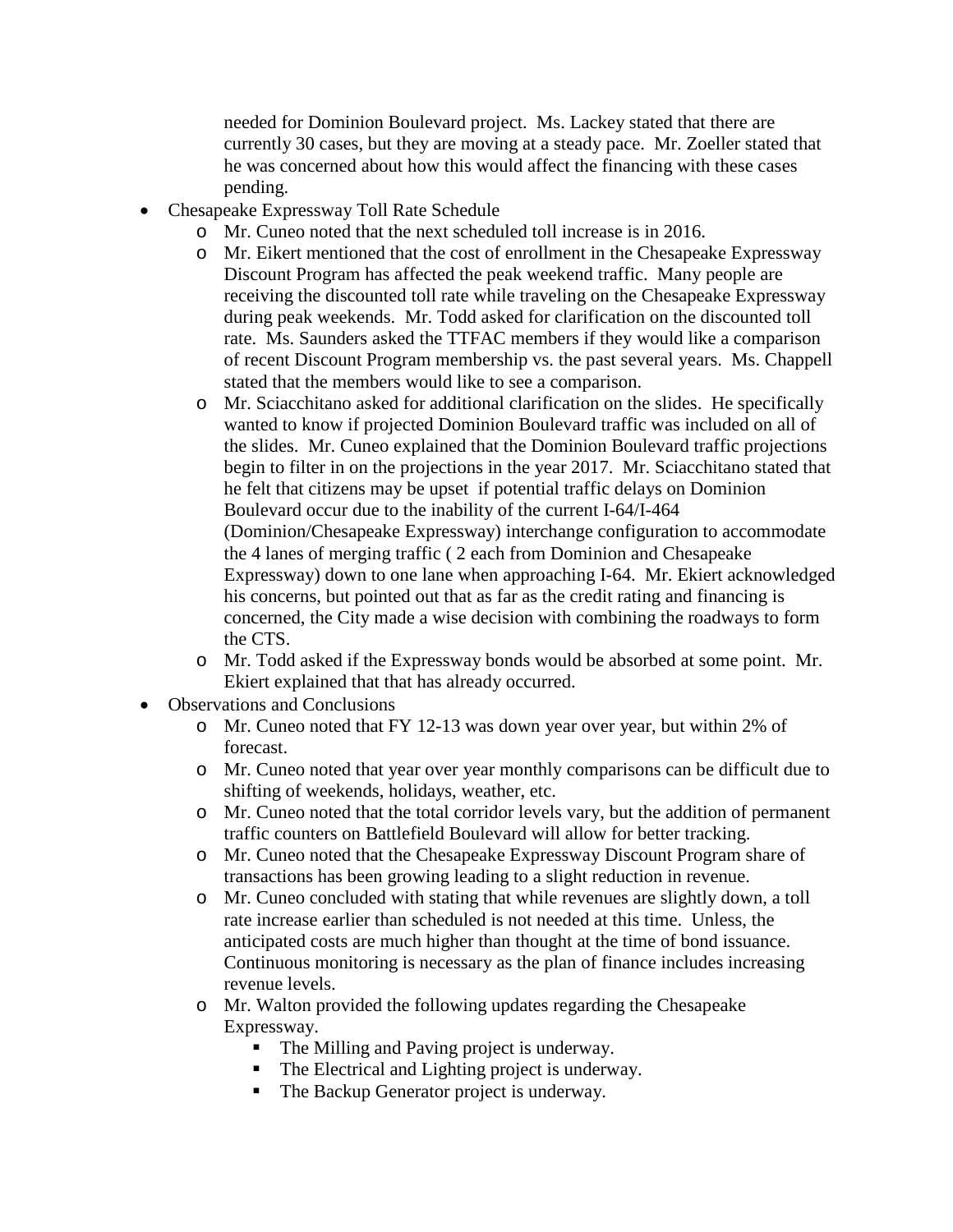- The 2013-14 Renewal and Replacement (R&R) Construction project documents have been submitted to the Purchasing Department for approval and advertisement.
	- The 2013 contract is in process.
- The permanent traffic count station for Battlefield Boulevard has been installed and has been operational since July 2013.
- Two new traffic signals have been installed on Battlefield Boulevard at the intersection of Benefit Road and the intersection of Centerville Turnpike.
- A handout was provided to the committee members detailing the annual R&R estimate. The Milling and Paving project has caused a remarkable spike in the expenses over the past four years. However, that particular project is coming to an end and expenses are expected to drop substantially. Milling and Paving is not expected to be necessary again for the next 10 years.
- \$1.7 million has been budgeted for 2017.
- Staffing is nearly full. There are currently five vacancies that are being filled.
- o Mr. Jenkins provided the following updates regarding the South Norfolk Jordan Bridge.
	- Anniversary Events are planned for October  $18<sup>th</sup>$  and  $19<sup>th</sup>$  to celebrate their first year. The event is tied in with Oktoberfest at SONO. TTFAC members are welcome to join the festivities.
	- They have started their commuter club. Club Members will receive points, which will be redeemable for free items, discounts, etc.
	- They experienced a small decrease in traffic at the beginning of the government shutdown. They continue to see a steady increase in traffic overall. Traffic numbers for the weekdays have been higher than the numbers on the old Jordan Bridge.
- o Ms. Vaughn showed a video of the Chesapeake Expressway's 50 millionth customer and a 3D video of the Dominion Boulevard project.
- o Mr. Sciacchitano asked if the City provided comments at VDOT's public hearings on the proposed High Rise Bridge Project, since the bridge approach distances may impact the I-464 (Dominion/Chesapeake Expressway) Interchange and potential future improvements. Ms. Saunders stated that the City did not submit a formal statement, but when the project gets to a point where it may affect the City, the TTFAC will be consulted. Ms. Saunders will email the information to the TTFAC members. Ms. Saunders also informed the Committee that she is impressed with the project thus far and they are on top of the issue.
- o Mr. Sciacchitano thanked Mr. Walton for the information he provided. However, he is concerned that this committee is not seeing the "big picture" in terms of revenues and expenses. He would like to see a graph that shows historical revenues and expenses, on an annual basis, to the current point in time; and then, projections of future revenues and expenses using the current toll rates. All costs should be represented including O&M costs, capital costs, amortized loan (bonds and other financial instruments) payments, etc. . Mr. Ekiert and Mr. Cuneo will work on preparing a historical report that shows the gross revenue vs. net vs.